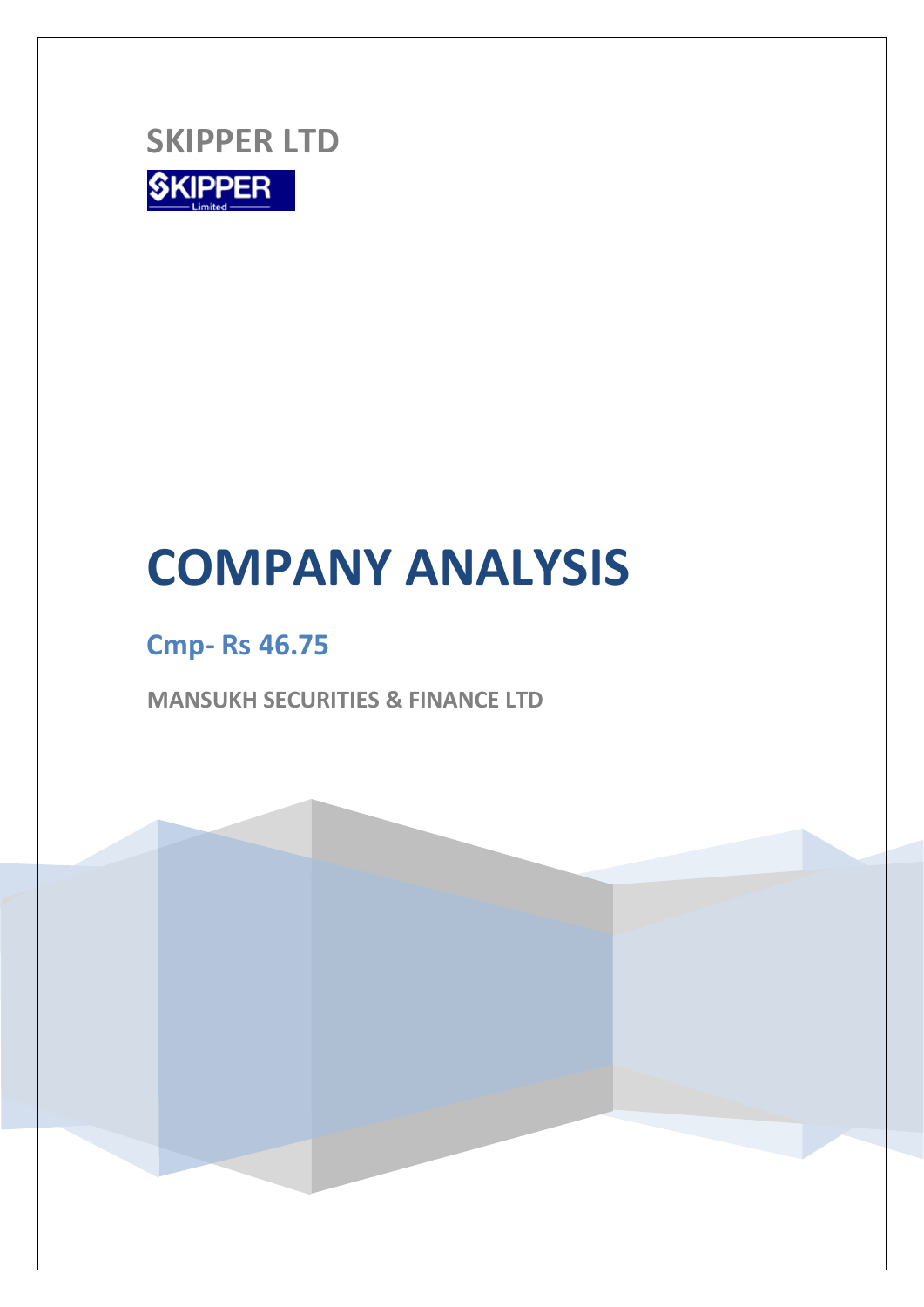

### PROFILE

Established in 1981,Skipper Ltd. has today evolved into one of the world's leading manufacturers for Transmission & Distribution Structures(Towers & Poles) in it's Engineering Products segment, a leading and respected brand in the Polymer sector as well as trusted partner for executing critical Infrastructure EPC projects. Skipper's market reach spans across 30+ countries around the globe from South America, Europe, Africa,the Middle East, South and Southeast Asia and Australia. Within India,we are a preferred manufacturer of choice for our customers pan India,from J&K to Tamil Nadu and from North East India to Gujarat.

#### *Holistic Products that Add Value*

Skipper Limited is one of the world's largest integrated Transmission Tower manufacturing companies with Angle Rolling, Tower, Accessories & Fastener manufacturing and EPC line construction. Our manufacturing capacity is the largest in India and among the top 10 in the world. Skipper Limited is a national powerhouse in the Polymer Pipe business. Under the brand name of 'Skipper', the company manufactures huge range of premium quality pipes and fittings, which are used in different areas such as Plumbing, Sewage, Agriculture and Borewell sectors. Additionally, it is IT enabled and a number of operations are carried out on various ERP platforms. They are fast evolving from an Eastern region to a National Brand. Company is awarded as the 'Fastest growing Transmission Tower Manufacturing Company' by CNBC TV-18. Moreover its New PVC captive support unit got operational at Ahmedabad in April 2015 and crossed crossed revenue of 14,000 Million with . Market capitalisation of 17,900 Million.



Poles



Procurement of Hot Rolled Coils From primary producers





Slitting and Cutting to size

Mansukh Securities and Finance Limited : SEBI Registration Number-INZ000164537 ( Members-NSE,BSE,MCX,MSEI ),IN-DP-72-2015 (DP-NSDL)  $-BSE$ ), IN-DP-36-2015 Registration Numb Mansukh IFSC Broking Private Limited : SEBI Registration Number- INZ000099432 (Members- NSE IFSC, INDIA INX)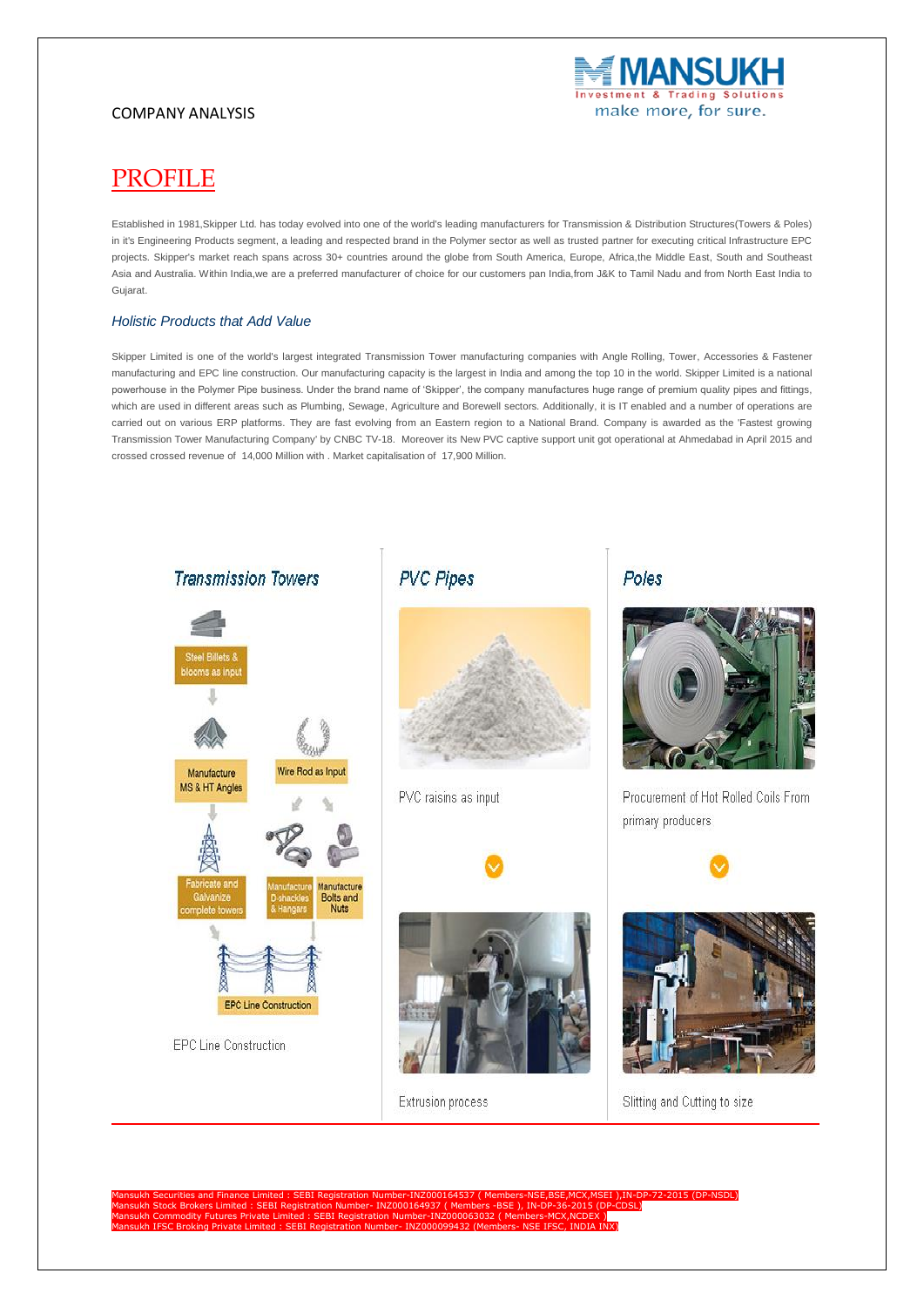

### MARKET DATA

|                     | BSE                  | <b>NSE</b>           |  |
|---------------------|----------------------|----------------------|--|
| <b>Trading Date</b> | 19-08-2020           | 19-08-2020           |  |
| Open                | 46.5                 | 45.5                 |  |
| High                | 47                   | 47.1                 |  |
| Low                 | 43.85                | 44.55                |  |
| Close               | 46.10                | 46.00                |  |
| Previous Close      | 45.55                | 45                   |  |
| % Change            | 1.21                 | 2.22                 |  |
| Volume              | 26812                | 184998               |  |
| Value (Rs.Lac)      | 12.28                | 85.34                |  |
| Trades              | 323                  | 1203                 |  |
| 52 Wks High         | $(30-09-2019)$ 62.90 | $(01-11-2019)$ 62.25 |  |
| 52 Wks Low          | $(25-03-2020)$ 17.55 | $(01-04-2020)$ 17.10 |  |
|                     | $(27-11-$            |                      |  |
| All Time High       | 2017) 292.50         | (27-11-2017) 292.30  |  |
| All Time Low        | (25-03-2020) 17.55   | (24-03-2020) 17.10   |  |

### **VALUATION**

| Consolidated |              |       |                    |         |
|--------------|--------------|-------|--------------------|---------|
| 473.82       | Market Lot   |       | Price/Book         | 0.69    |
| 11.57        | Industry P/E | 17.50 | Dividend Yield.(%) | 0.22    |
| 66.97        | EPS (TTM)    | 4.04  | Face Value (RS)    | 1.00    |
| 10.00        | P/C          | 6.03  | Deliverables (%)   | ◎ 78.69 |
|              |              |       |                    |         |

\* Note - P.E (TTM) is displayed only when latest 4 quarter results are positive.

Mansukh Securities and Finance Limited : SEBI Registration Number-INZ000164537 ( Members-NSE,BSE,MCX,MSEI ),IN-DP-72-2015 (DP-NSDL)<br>Mansukh Stock Brokers Limited : SEBI Registration Number- INZ000164937 ( Members -BSE ), I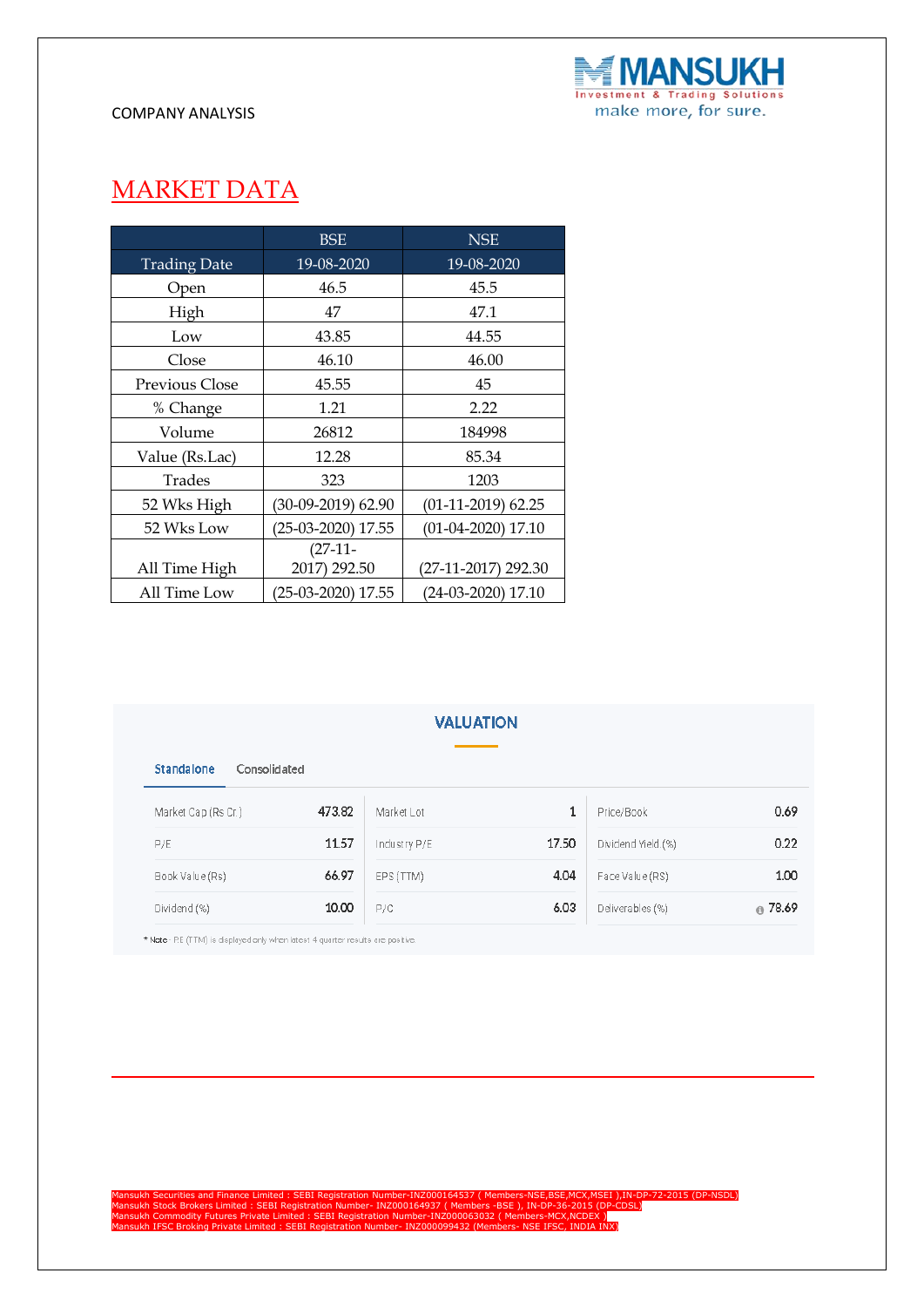

### FINANCIALS ( RS CR.)

| Quarterly                | $Mar-20$ | $Dec-19$ | Sep-19 | <b>Jun-19</b> | Mar-19 |
|--------------------------|----------|----------|--------|---------------|--------|
| <b>Sales</b>             | 438.85   | 299.84   | 313.25 | 338.56        | 433.39 |
| Other Income             | 0.3      | 1.23     | 0.16   | 0.27          | 0.36   |
| Total Income             | 439.15   | 301.07   | 313.41 | 338.83        | 433.75 |
| <b>Total Expenditure</b> | 421.33   | 274.7    | 288.17 | 305.28        | 386.46 |
| <b>EBIT</b>              | 17.83    | 26.37    | 25.24  | 33.57         | 47.3   |
| Interest                 | 19.86    | 20.13    | 23.21  | 21.56         | 25.04  |
| Tax                      | $-29.43$ | 1.78     | 0.61   | 3.79          | 4.49   |
| Net Profit               | 27.4     | 4.46     | 1.42   | 8.22          | 17.77  |

| <b>Half Yearly</b>       | $Mar-20$ | Sep-19 | $Mar-19$ | Sep-18   |
|--------------------------|----------|--------|----------|----------|
| <b>Sales</b>             | 738.69   | 651.82 | 868.21   | 1,002.66 |
| Other Income             | 1.53     | 0.43   | 0.71     | 0.66     |
| Total Income             | 740.22   | 652.25 | 868.92   | 1,003.32 |
| <b>Total Expenditure</b> | 696.04   | 593.45 | 787.61   | 940.06   |
| <b>EBIT</b>              | 44.19    | 58.81  | 81.32    | 63.26    |
| Interest                 | 39.99    | 44.77  | 48.54    | 53.05    |
| Tax                      | $-27.65$ | 4.4    | 8.56     | 3.22     |
| Net Profit               | 31.85    | 9.64   | 24.22    | 6.99     |

| Per Share Ratios         | $Mar-20$ | Mar-19 |
|--------------------------|----------|--------|
| Basic EPS (Rs.)          | 4.02     | 3.04   |
| Diluted Eps (Rs.)        | 4.02     | 3.04   |
| Book Value / Share (Rs.) | 66.95    | 63.17  |
| Dividend/Share (Rs.)     | 0.1      | 0.25   |
| Face Value               |          |        |

| Margin Ratios           | $Mar-20$ | Mar-19 |  |
|-------------------------|----------|--------|--|
| Gross Profit Margin (%) | 10.14    | 9.75   |  |
| Operating Margin (%)    | 7.4      | 7 72   |  |
| Net Profit Margin (%)   | 2 98     | 1 66   |  |

Mansukh Securities and Finance Limited : SEBI Registration Number-INZ000164537 ( Members-NSE,BSE,MCX,MSEI ),IN-DP-72-2015 (DP-NSDL)<br>Mansukh Stock Brokers Limited : SEBI Registration Number- INZ000164937 ( Members -BSE ), I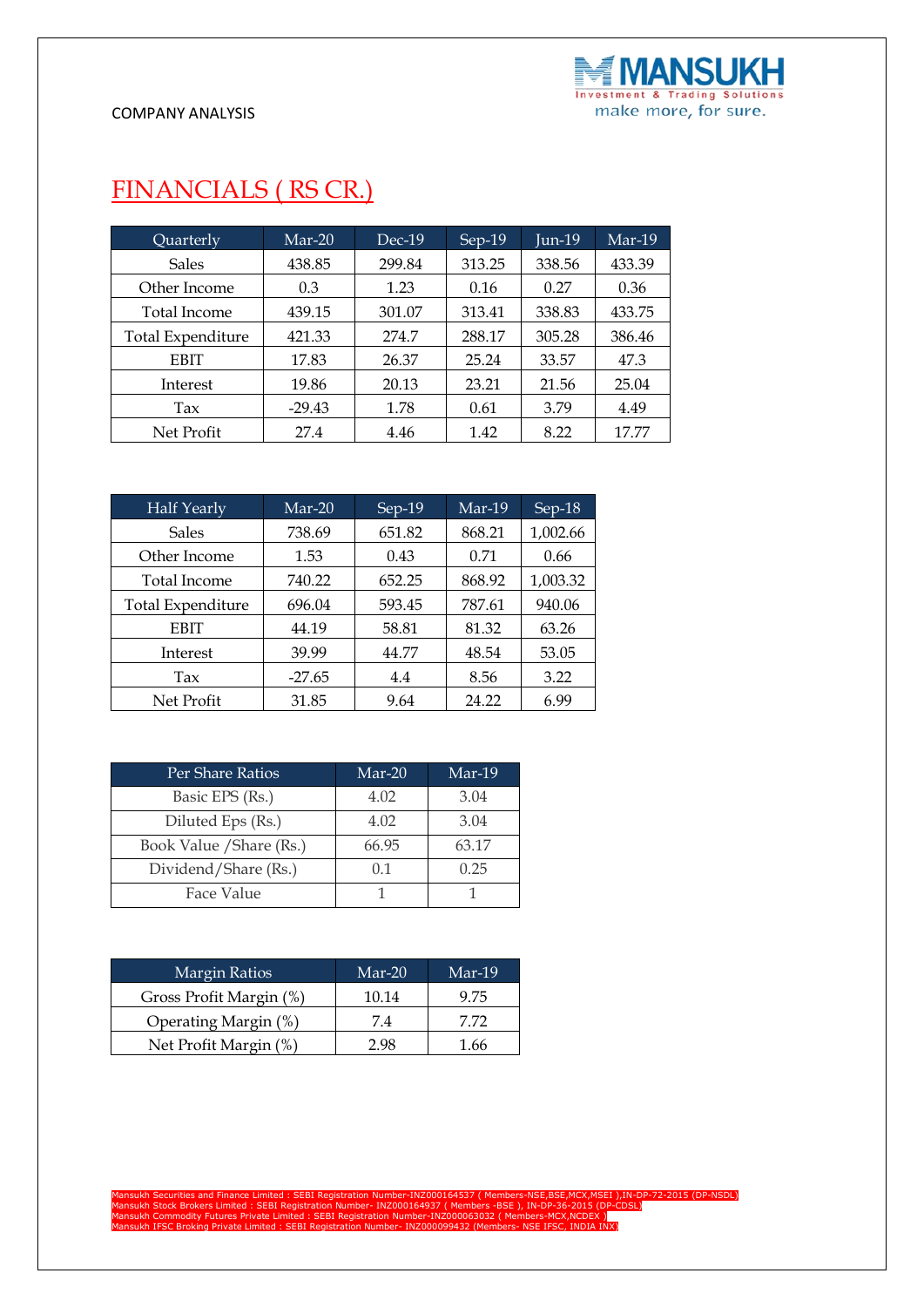

| Equities & Liabilities        | $Mar-20$ | Mar-19   |
|-------------------------------|----------|----------|
| <b>Share Capital</b>          | 10.27    | 10.27    |
| Reserves & Surplus            | 677.06   | 638.34   |
| <b>Current Liabilities</b>    | 826.89   | 777.58   |
| <b>Other Liabilities</b>      | 198.64   | 226.61   |
| <b>Total Liabilities</b>      | 1,712.86 | 1,652.80 |
| Assets                        |          |          |
| <b>Fixed Assets</b>           | 589.53   | 522.93   |
| <b>Current Assets</b>         | 1,050.76 | 1,118.48 |
| Other Assets                  | 72.57    | 11.39    |
| <b>Total Assets</b>           | 1,712.86 | 1,652.80 |
| Other Info                    |          |          |
| <b>Contingent Liabilities</b> |          | 24.5     |

### Q2FY20 ANALYSIS

Skipper continued to deliver a very poor performance in 2QFY20 as as compare to previous quarter, with its PAT declining by 82% qoq to Rs1.42 cr. Its revenue declined by 7.66% qoqto Rs313.41 cr by 28% de-growth in Polymer division and lower execution in Engineering Products business. Looking ahead, we continue to believe that a ample order book, massive forthcoming opportunity and diversification into PVC business firmly place Skipper on a higher growth trajectory. Flat Revenue on Weak Performance of Engineering & Polymer Biz Skipper's revenue grew by marginally 1.6% qoq owing to lower growth in Polymer division by 16.1% YoY and weak execution in Engineering Products business (+3.1% YoY). Revenue from Engineering Products segment – which accounted for 91% of total sales – degrew by 11.9% qoq (6.8% yoy) to Rs273cr due to lack of short-term orders and slower project execution on account of strong monsoon and hurdles in multiple regions owing to elections. Maintaining that T&D revenue spilled over to 2HFY20, the Management expects strong growth trajectory in Telecom & Railway to continue, while the contribution of non-T&D business is likely to grow to 28% of total revenue. Revenue from Polymer segment – which accounted for 7.9% of total sales – fell by 26% qoq (16.9% YoY) to Rs88 cr on account of strategic shifting of capacity from Telengana/Secunderabad to Ulberia (WB). Revenue from Infrastructure Products business grew by 10.4% qoq to Rs.80cr. EBITDA declined by 25% qoq ( 36% yoy) to Rs25.24 cr, while its EBITDA margin contracted by 386bps YoY to 7.4%. However, adjusted for Rs122mn forex loss, its EBITDA margin fell by 126bps qoq to 8.2% led by sustained high raw material prices (Steel and Zinc had impacted its fixed price contracts, slow off-take and delay in execution of T&D projects leading to lower utilisation of plant capacities. Fall in polymer margin to 2.6% in 2QFY20 (from 7.2% in 2QFY20) is attributable to increasing penetration cost in newer markets owing to increased brand building spend and dealer incentives, while Engineering Products margin fell to 13.9% from 16.9% in 2QFY20 on account of lower margin in telecom business. Notably, Infrastructure Products business margin plunged to 2.8% from 8.5% in 2QFY20. Interest cost rose by Rs23.21 cr to Rs21.56 cr owing to rise in working capital borrowing, which impacted Skipper's profitability.

Manurities and Finance Limited : SEBI Registration Number-INZ000164537 (Members-NSE,BSE,MCX,MSEI ),IN-DP-72-2015 (DP-NSDL)<br>Stock Brokers Limited : SEBI Bogistration Number-JNZ000164937 (Members-BSE.), IN-DR-36-2015 (DR-CDS mansur- Inzia 837 ( Member - INZ000164937 ( Members - India 8 **Manusdity Futures II Registration Number** Mansukh IFSC Broking Private Limited : SEBI Registration Number- INZ000099432 (Members- NSE IFSC, INDIA INX)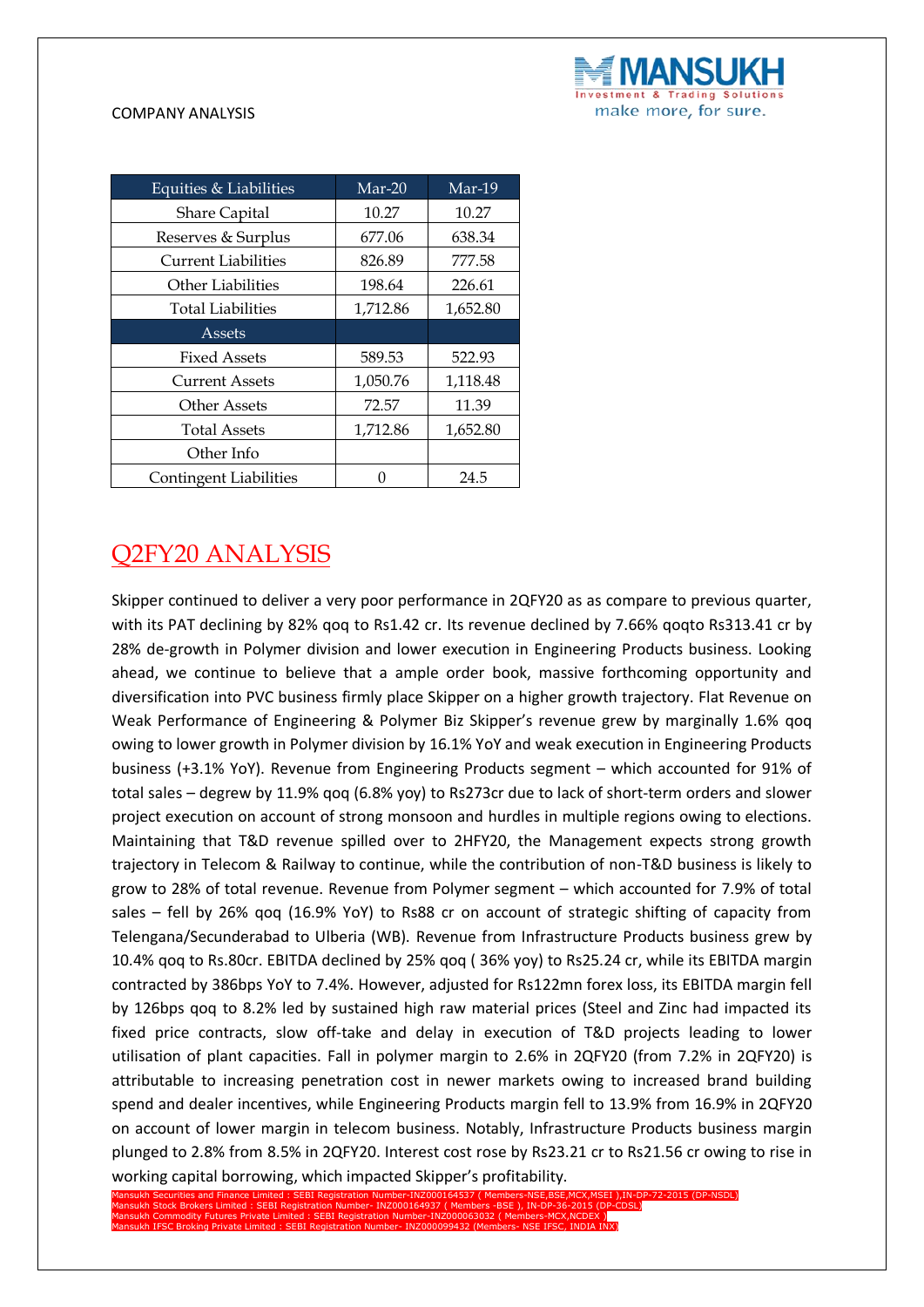





Mansukh Securities and Finance Limited : SEBI Registration Number-INZ000164537 ( Members-NSE,BSE,MCX,MSEI ),IN-DP-72-2015 (DP-NSDL)<br>Mansukh Stock Brokers Limited : SEBI Registration Number- INZ000164937 ( Members -BSE ), I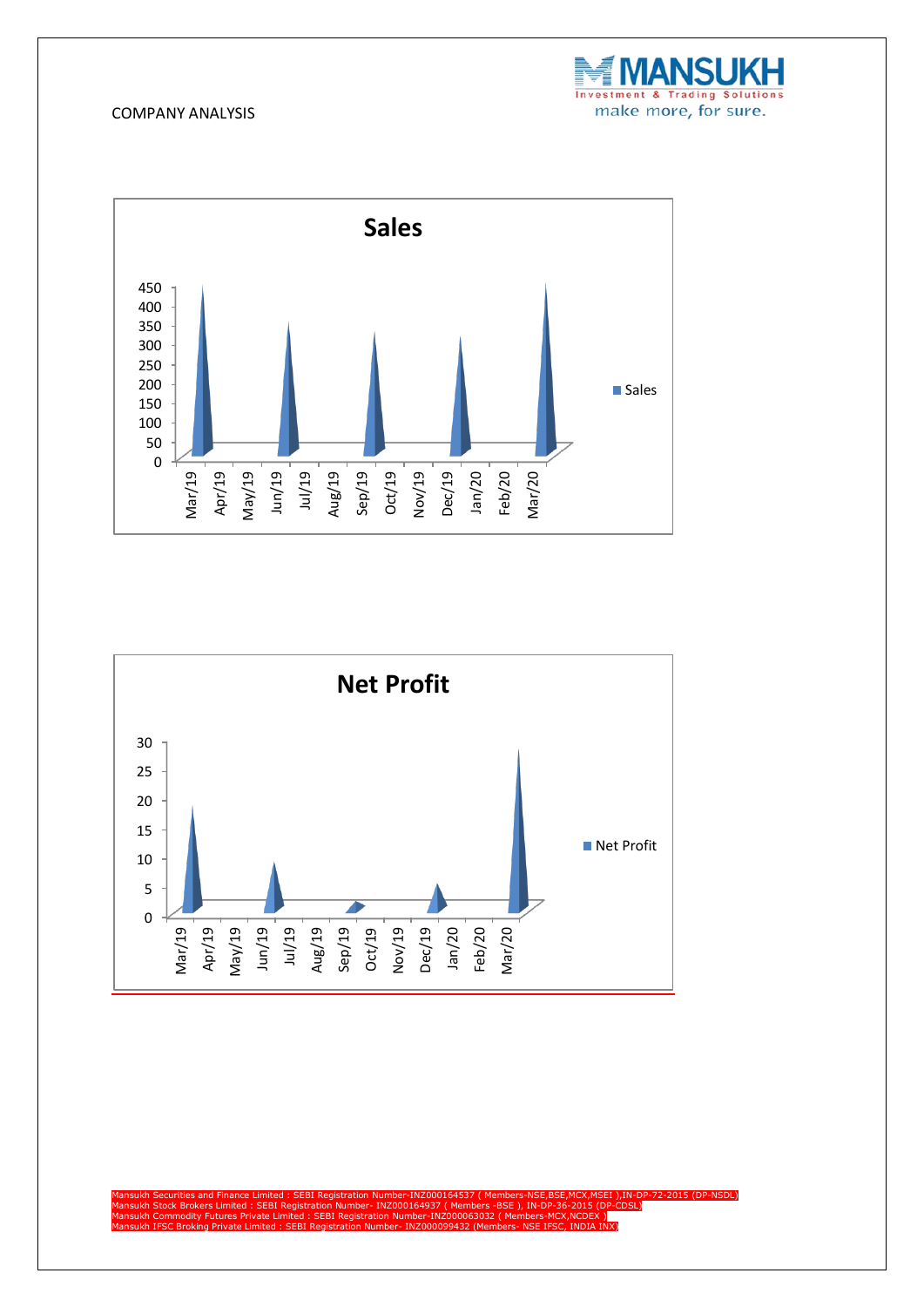



### VALUATION

COVID-19 has turned into a global crisis, evolving at unprecedented speed and scale. No industry is immune and Industrial Equipment, transmission is no exception. Industrial Equipment , T&D companies are grappling with the immediate impact of COVID-19 as both their manufacturing and supply chain operations are being disrupted, and their customers' own operations face similar challenges. This is having an exponential effect down the whole supplier network, hitting Industrial Equipment companies with a lag, but at full force nonetheless. In addition, COVID-19 has introduced new challenges that needed to be addressed quickly, including worker absence, restricted site access and collaboration, travel limitations, fatigue and new ways of working.

Skipper secured new orders worth Rs.300 CR during Q2FY20 for engineering products from projects of PGCIL, State Electricity Boards and others. Non-T&D products i.e. Telecom Towers & Railway Structures revenue contribution is expected to be 20% by FY21-end. The Railways business is on a high growth trajectory on the back of consistent order flows. Its closing order book as of Sep'19-end stood at Rs28.5bn from PGCIL (39.6%), domestic private players/ SEBs/telecom (41.6%) and exports (12.8%). The Management expects growth to remain strong and gain further momentum on the back of increased opportunities from PGCIL, SEBs, TBCB projects, renewable projects, exports and infrastructure push in the North East and Eastern India. Strategy of diversifying the product portfolio may enable Skipper to tap the growing opportunities in sectors like railways, solar and telecom, in our view. Trimming down our earnings estimate by 26% for FY21 on account of lower margin and corona crisis and up by 17.6% for FY22, we maintain our BUY recommendation on the stock with a revised Target Price of Rs81, valuing at 15x FY21E and 18x FY22E .

Mansukh Securities and Finance Limited : SEBI Registration Number-INZ000164537 ( Members-NSE,BSE,MCX,MSEI ),IN-DP-72-2015 (DP-NSDL) Mansukh Stock Brokers Limited : SEBI Registration Number- INZ000164937 ( Members -BSE ), IN-DP-36-2015 (DP-CDSL) Mansukh Commodity Futures Private Limited : SEBI Registration Number-INZ000063032 ( Members-MCX,NCDEX ) Mansukh IFSC Broking Private Limited : SEBI Registration Number- INZ000099432 (Members- NSE IFSC, INDIA INX)